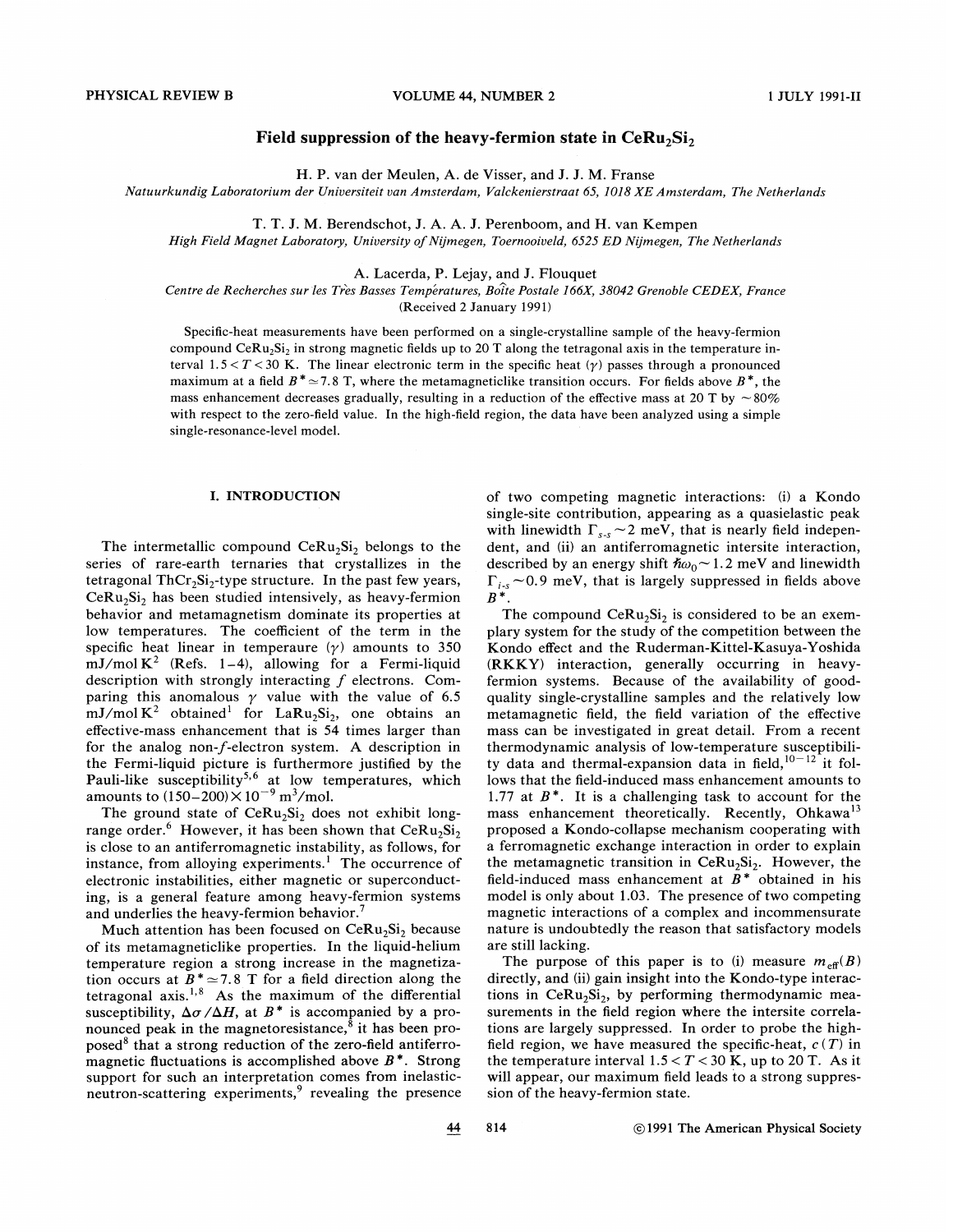## II. EXPERIMENT

The experiments were performed on a single-crystalline sample (mass 0.461 g) for a field direction along the tetragonal (c) axis. A batch of  $CeRu<sub>2</sub>Si<sub>2</sub>$  was prepared<sup>10</sup> from high-purity starting materials [Ce (99.99%), Si  $(> 99.999\%)$ , both supplied by Johnson-Matthey, and Ru (99.999%), supplied by Leico Industries, Inc.] in a tri-arc Czochralski furnace. The as-grown sample was cut into the proper shape by means of a spark-erosion technique. The sample was characterized in detail by extensive thermal expansion<sup>10-12</sup> and susceptibility<sup>12</sup> measure ments.

The heat-capacity experiments were performed at the High Field Magnet Laboratory of the University of Nijmegen, using a Bitter magnet  $(B_{\text{max}}=20 \text{ T})$ , in the same way as described previously in connection with experiments on  $UPt_3$ .<sup>14</sup> The sample was glued with Apiezon-N grease to a sapphire plate equipped with a RuO<sub>2</sub> thermometer and a nickel-chromium film as heater. The adiabatic specific-heat technique was used. The sample was cooled by a mechanical heat-switch. The heat capacity of the sample holder, amounting to 36% of the heat capacity of the CeRu<sub>2</sub>Si<sub>2</sub> sample at 20 K and zero field, has been carefully subtracted from the data.

# III. RESULTS

The experimental results are presented in Figs. <sup>1</sup> and 2 in a plot of  $c/T$  versus T. In Fig. 1 we show mainly the data for fields  $B \geq 8.1$  T in the temperature interval  $1.5 < T < 20$  K. In Fig. 2 we show the data for fields  $B \le 9.0$  T in the temperature interval 1.5 < T < 5 K. For comparison we also show in Fig. 1 the data for  $LaRu<sub>2</sub>Si<sub>2</sub>$ .

The rather complex field variation of  $c/T$  versus T at low temperatures can be summarized as follows. For  $B=0$  T,  $c/T$  is almost temperature independent. For low fields,  $c/T$  at  $T=1.5$  K increases and a weak maximum develops in  $c/T$  versus  $T (T_{\text{max}} = 2 \text{ K at } B = 6 \text{ T}).$ This maximum shifts towards lower temperatures  $(T_{\text{max}})$ decreases) with increasing field, falling outside our temperature range when B approaches  $B^*$ . For fields above  $B^*$ ,  $c/T$  at  $T = 1.5$  K drops monotonously with increasing field and again a maximum in  $c/T$  versus T develops.  $T_{\text{max}}$  now rapidly increases with field—it shifts from 2.7 K at 9 T up to 20 K at 20 T.

As it is not obvious how to extrapolate the  $(c/T)$ versus- $T$  curves to zero temperature and thus how to determine  $\gamma(B)$ , we plot in Fig. 3 the field variation of  $c/T$  at  $T=1.5$  K. It follows from Fig. 3 that a pronounced maximum is found at  $B^* = 7.8$  T. Note that the  $c/T$  values at 1.5 K only approach a true  $\gamma$  value in the low- and high-field limits of our data set, where  $c/T$  is nearly temperature independent at low temperatures. If we were to extend our measurements below 1.5 K, the field variation of  $c/T$  (for  $T\rightarrow 0$ ) would become much more pronounced, eventually approaching  $\gamma(B)$ . We also compare in Fig. 3 the measured  $c/T$  values with the ones calculated from high-field susceptibility data $^{11}$  taken in the same temperature range. Assuming a  $T^2$  lowtemperature limit of the magnetization  $(M)$ , it follows from thermodynamics that  $\partial M/\partial T^2 = \frac{1}{2}(\partial \gamma/\partial B)$ . The resulting  $\gamma(B)$  is presented by the solid line in Fig. 3. Recent low-temperature magnetization<sup>12</sup> measurements below 1 K have clearly illustrated the sharpening of  $c/T$ as function of B for fields close to  $B^*$  when  $T\rightarrow 0$ .

Our low-field results are in good agreement with the data of Fisher et  $al$ <sup>4</sup>. However, their data are limited to 7.5 T and do not probe the metamagneticlike transition. The specific heat of polycrystalline  $CeRu<sub>2</sub>Si<sub>2</sub>$  has been measured by Kim et  $al$ .<sup>15</sup> up to 12.5 T. These authors denote by Kin et al. up to 12.5 1. These authors also observe a maximum at  $B^*$  in  $c/T$  at  $T=1.5$  K, but a quantitative comparison with their field data is not appropriate as the magnetic properties of  $CeRu<sub>2</sub>Si<sub>2</sub>$  are highly anisotropic  $[\chi_{\parallel}/\chi_{\perp} = 15$  at 10 K (Ref. 6)].



FIG. 1. Specific heat of single-crystalline  $CeRu<sub>2</sub>Si<sub>2</sub>$ , plotted as  $c/T$  vs T, in the temperature interval  $1.5 < T < 20$  K, for magnetic fields along the tetragonal axis as indicated. The dashed lines serve as a guide to the eye. The solid line represents  $c/T$  vs T for LaRu<sub>2</sub>Si<sub>2</sub> after Ref. 1.



FIG. 2. Specific heat of single-crystalline  $CeRu<sub>2</sub>Si<sub>2</sub>$ , plotted as  $c/T$  vs T, in the temperature interval  $1.5 < T < 5$  K, for magnetic fields along the tetragonal axis as indicated. The dashed lines serve as a guide to the eye.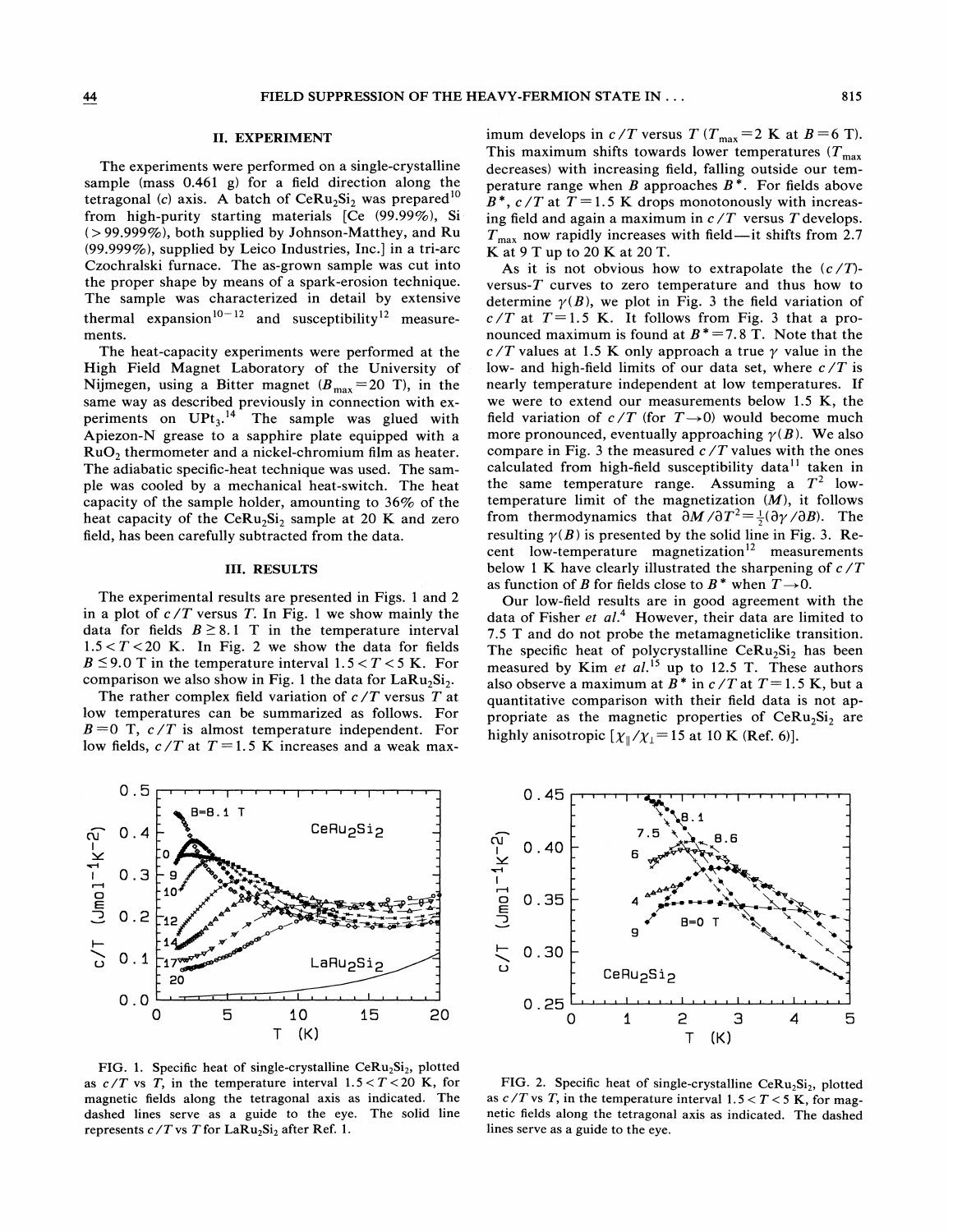

FIG. 3. Field variation of  $c/T$  at 1.5 K. The solid line has been calculated from magnetization data (Ref. 11).

### IU. ANALYSIS

The f-electron specific heat of  $CeRu<sub>2</sub>Si<sub>2</sub>$  in zero field consists of two distinct contributions.<sup>1</sup> A lowtemperature anomaly centered at 11 K, caused by the competition of the magnetic interactions, and a hightemperature anomaly centered at 90 K that has been ascribed to the population of the first-excited crystal-field doublet at 220 K above the ground-state doublet (the 'doublet at 220 K above the ground-state doublet (the determined the  $J=\frac{5}{2}$  multiplet into three doublets). The entropy associated with the lowtemperature contribution amounts to  $\sim 0.8R$  ln2 at 20 K. In a first attempt to model this contribution, it has been compared to a single-ion Kondo  $S = \frac{1}{2}$  anomaly, yielding values for the Kondo temperature,  $T_K$ , of 24.5 K (Ref. 1) and 19 K (Ref. 10). However, as  $CeRu<sub>2</sub>Si<sub>2</sub>$  is a Kondolattice compound and as competing magnetic interactions prevail, such a comparison must be far from appropriate. Furthermore, in a simple Kondo model one cannot account for an initial increase of  $\gamma$  with field. Since for large magnetic fields the intersite correlations are largely suppressed, and the remaining interactions are dominantly of the Kondo type, it is, however, of interest to compare the specific-heat data at high field  $(B > B^*)$  with the theoretical curves obtained in a Kondo model. For this we choose the simple single-resonance-level model as worked out by Schotte and Schotte.<sup>16</sup>

In this model a resonance of Lorentzian shape is formed at the Fermi energy. The width  $(\Delta)$  of the resonance is of the order of the Kondo temperature:  $\Delta \simeq k_B T_K$ . The molar specific heat for an external field H and spin  $S=\frac{1}{2}$  is given by

$$
C = \frac{R\Delta}{\pi T} - 2R \text{ Re } \left\{ \frac{(\Delta + ig\mu_B H)^2}{(2\pi k_B T)^2} \times \left[ 4\Psi' \left[ 1 + 2\frac{\Delta + ig\mu_B H}{2\pi k_B T} \right] - \Psi' \left[ 1 + \frac{\Delta + ig\mu_B H}{2\pi k_B T} \right] \right] \right\}, \quad (1)
$$

where R is the gas constant and  $\Psi'$  is the derivative of the digamma function. In Fig. 4 we compare our experimental results, after subtracting the lattice contribution obtained for  $LaRu<sub>2</sub>Si<sub>2</sub>$ , with Eq. (1), where the effective g factor  $g = g_{\text{eff}} = 3.8$  was determined from the saturation magnetization along the  $c$  axis.<sup>17</sup> The fit parameter  $T_{\Delta} = \Delta/k_B$  determines the position of the maximum in c versus T for  $H = 0$ . Fitting only  $T_A$ , while taking for H the applied field, leads to an overly large peak height. The best results were obtained by introducing a second fit parameter, defining an effective field  $H \equiv H_{\text{eff}} = B_{\text{eff}}/\mu_0$ . The field variation of  $T_{\Delta}$  and  $B_{\text{eff}}$  is shown in Fig. 5. For comparison we also show in Fig. 4 the zero-field specific heat as measured and as calculated using  $T_A = 19$  K and  $_{\text{eff}}$  = 0.<sup>10</sup>

## V. DISCUSSION

The overall picture that emerges from Figs. <sup>1</sup> and 2 is that the composite contribution to the specific heat, (i.e., from the Kondo and RKKY interactions) shifts towards lower temperatures with increasing fields for  $B < B^*$ , ower temperatures with increasing fields for  $B < B^*$ ,<br>while for  $B > B^*$  the remaining contribution (mainly of the Kondo type) shifts upwards with increasing field.

From Fig. 3 it follows that the field-induced mass enhancement at  $B^*$  amounts to  $m_{\text{eff}}(B^*)/m_{\text{eff}}(0)=1.28$ at 1.<sup>5</sup> K. In order to determine the mass enhancement in the vicinity of  $B^*$  at  $T=0$  K, the measurements obviously need to be extended to lower temperatures. The exact determination of  $B^*$  is furthermore complicated by the weak temperature dependence of  $B^*$  itself  $[B^* = 8.323$  T at 4.2 K, while  $B = 7.665$  T at 0.12 K (Ref. 18)]. From the low-temperature magnetization measurements<sup>12</sup> a field-induced mass enhancement  $m_{\text{eff}}(B^*)/m_{\text{eff}}(0)=1.77$ for  $T\rightarrow 0$  has been deduced. Hence  $\gamma(B^*)/m_{\text{eff}}(0) = 1.77$ <br>for  $T\rightarrow 0$  has been deduced. Hence  $\gamma(B^*)$  amounts to 630 mJ/mol K<sup>2</sup>, which is approximately equal to the  $\gamma$ 



FIG. 4. The electronic specific heat of  $Cer Ru<sub>2</sub>Si<sub>2</sub>$  for fields  $(B > B^*)$  as indicated along the tetragonal axis on a logarithmic temperature scale. The solid lines are calculated using Eq. (1) (see text). For comparison we also show the experimental and calculated data (using  $\Delta/k_B$  = 19 K) at  $B$  = 0 T.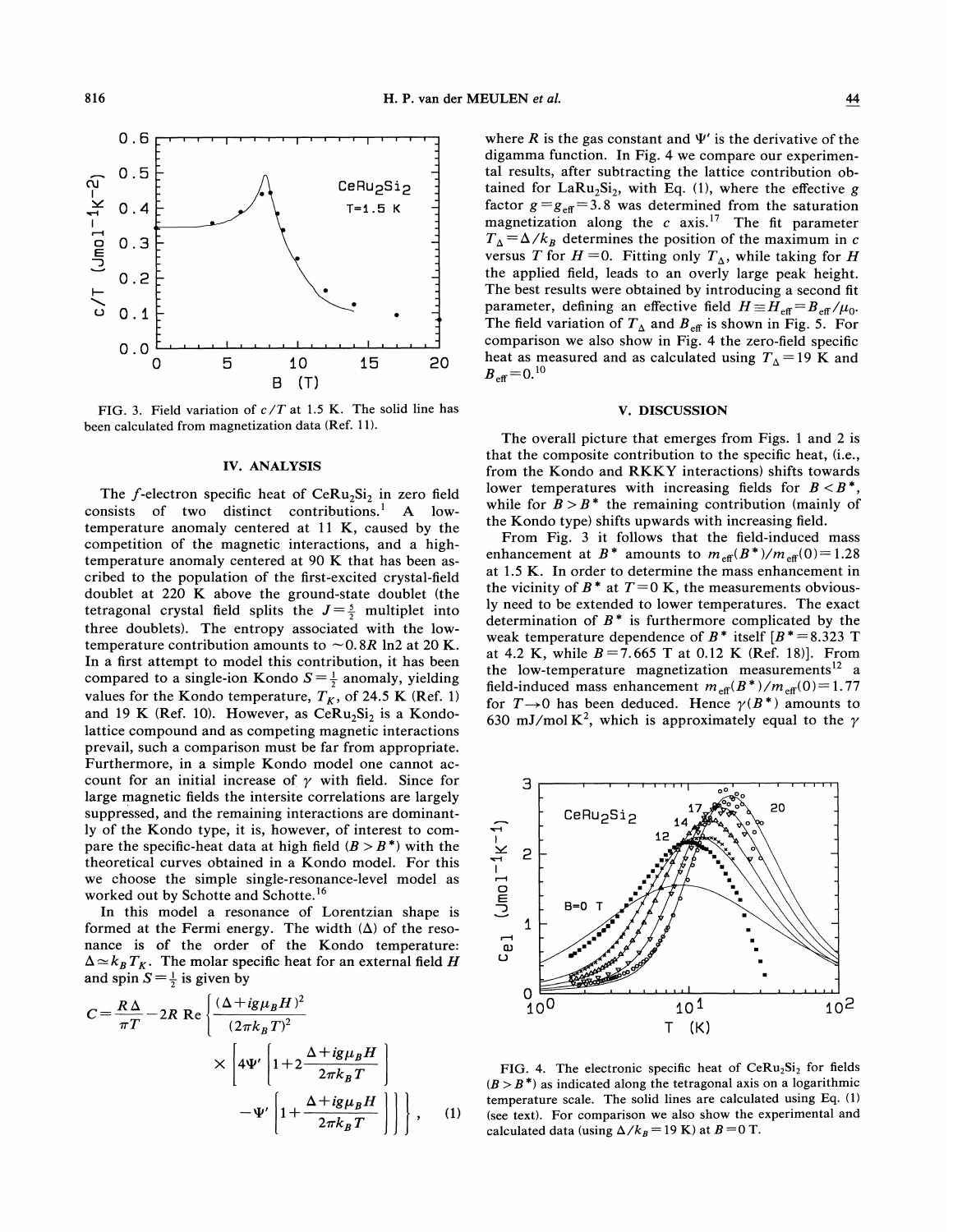

FIG. 5. The fit parameters  $T_{\Delta}$  (open circles) and  $B_{\text{eff}}$  (open squares) plotted as a function of the applied magnetic field. The solid line indicates  $B=B_{\text{eff}}$ .

value for which the system  $Ce_{1-x}La_xRu_2Si_2$  shows a transition to the long-range antiferromagnetic ordered value for which the system  $Ce_{1-x}La_xRu_2St$ <br>transition to the long-range antiferromagnet<br>state at the critical concentration of 8% La.<sup>1,19</sup>

At 20 T the  $\gamma$  value is substantially reduced to 80  $mJ/mol K<sup>2</sup>$ . The corresponding mass enhancement amounts to  $m_{\text{eff}}(B=20 \text{ T})/m_{\text{eff}}(0)=0.23$ . Apparently, the heavy-fermion state is largely suppressed in the highfield limit.

The field dependence of the  $\gamma$  value of CeRu<sub>2</sub>Si<sub>2</sub> is rather similar to that observed for heavy-fermion  $UPt<sub>3</sub>$  $(\gamma = 430 \text{ mJ/mol K}^2)$ , which has been investigated for fields up to 24.5 T.<sup>14</sup> In UPt<sub>3</sub> a metamagneticlike transition occurs at  $B^* = 20$  T for a field direction in the hexagonal plane. Using an extrapolation procedure employing a  $T^3 \ln(T/T^*)$  contribution to the specific heat, the fieldinduced mass enhancement at  $B^*$  has been estimated at 1.44 for  $T \rightarrow 0$ , which is of the same order as observed for  $Cer(u_2Si_2$  at 7.8 T. As the maximum field in these experiments was only 22% above  $B^*$ , a suppression of the heavy-fermion state was not yet observed ( $\gamma = 503$ mJ/mol  $K^2$  at 24.5 T).

From Fig. 4 it follows that the experimental results for fields above  $B^*$  can be described fairly well by Eq. (1). For sufficiently large applied magnetic fields, the Zeeman effect will reduce Eq. (1) to a Schottky expression for a two-level system. In the case of  $CeRu<sub>2</sub>Si<sub>2</sub>$ , one would need an applied field of the order of 100 T in order to establish the pure Zeeman effect as can be shown by Eq. (1). The weak decrease of  $T_{\Delta}$  for large fields (Fig. 5) might be connected to this. The absolute values of  $B_{\text{eff}}$  depend on the choice of  $g_{\text{eff}}$ . Using the value for  $g_{\text{eff}}$  of 3.8,<sup>17</sup> it appears that  $B_{\text{eff}}$  is somewhat smaller than the applied field (Fig. 5). This might find its explanation in the presence of an internal compensating field caused by remaining antiferromagnetic interactions. By further increasing the magnetic field,  $B_{\text{eff}}$  is eventually expected to become equal to the applied magnetic field. Note that the difference between  $B_{\text{eff}}$  and the applied field as follows from Fig. 5 can be reduced by taking a somewhat lower value for  $g_{\text{eff}}$ . A value for  $g_{\text{eff}}$  of 3.2 results in a difference between  $B_{\text{eff}}$  and the applied field that is reduced to zero near 20 T, while this difference remains of the order of 2 T near 10 T.

One should bear in mind that the analysis of the specific-heat data above the metamagnetic transition, using a two-parameter fit to a simple single-resonance model, should be taken with some caution. From the analysis we infer that the resonance sharpens in high fields and effectively shifts away from the Fermi level. The combination of both effects leads to a reduction of the  $\gamma$  value in the high-field region. It is tempting to extrapolate the curves for  $T_A$  and  $B_{\text{eff}}$  versus B to  $B = 0$  (see Fig. 5), in order to describe the zero-field Kondo properties of  $CeRu<sub>2</sub>Si<sub>2</sub>$ . However, we believe that such an extrapolation is not justified because in the low-field region the magnetic excitation spectrum<sup>9</sup> is rather complex, due to the presence of intersite and on-site contributions and their interplay. Furthermore, the neutron-scattering  $data<sup>9</sup>$  show that the intersite interactions are gradually suppressed near  $B^*$ , and thus it is likely that some antiferromagnetic interactions will remain present for fields somewhat above  $B^*$ . Consequently, the remaining antiferromagnetic interactions will contribute to the fit parameters  $T_{\Delta}$  and  $B_{\text{eff}}$ . This contribution, which is difficult to estimate, will become weaker when the applied field is increased  $(B > B^*)$ .

In summary, we have measured the specific heat of heavy-fermion  $CeRu<sub>2</sub>Si<sub>2</sub>$  in strong magnetic fields along the tetragonal axis up to 20 T. The  $c/T$  values at the lowest temperature  $(T=1.5 \text{ K})$  exhibit a pronounced peak at the metamagnetic transition at  $B^* = 7.8$  T. Although at the maximum field (20 T) the heavy-fermion behavior is largely suppressed, a comparison with a simple single-resonance-level model indicates that substantially larger fields (of the order of 100 T) are needed to suppress the heavy-fermion behavior completely.

### ACKNOWLEDGMENTS

This work was part of the research program of the Dutch Foundation for Fundamental Research of Matter (FOM). The work of one of us (A.d.V) was made possible by financial support from the Royal Netherlands Academy of Arts and Sciences. Another (A.L.) was supported by Conselho Nacional de Desenvolvimento Cientifico e Tecnologico, Brazil (CnPq).

- <sup>1</sup>M. J. Besnus, J. P. Kappler, P. Lehmann, and A. Meyer, Solid State Commun. 55, 779 (1985).
- <sup>2</sup>J. D. Thompson, J. O. Willis, C. Godart, D. E. McLaughlin, and L. C. Gupta, Solid State Commun. 56, 169 (1985).
- <sup>3</sup>F. Steglich, U. Rauchschwalbe, U. Gottwick, H. M. Mayer, G.

Spam, N. Grewe, U. Poppe, and J. J. M. Franse, J. Appl. Phys. 57, 3054 (1985).

<sup>4</sup>R. A. Fisher, N. E. Phillips, C. Marcenat, J. Flouquet, P. Haen, P. Lejay, and J. M. Mignot, J. Phys. (Paris) Colloq. 49, CS-759 (1988).